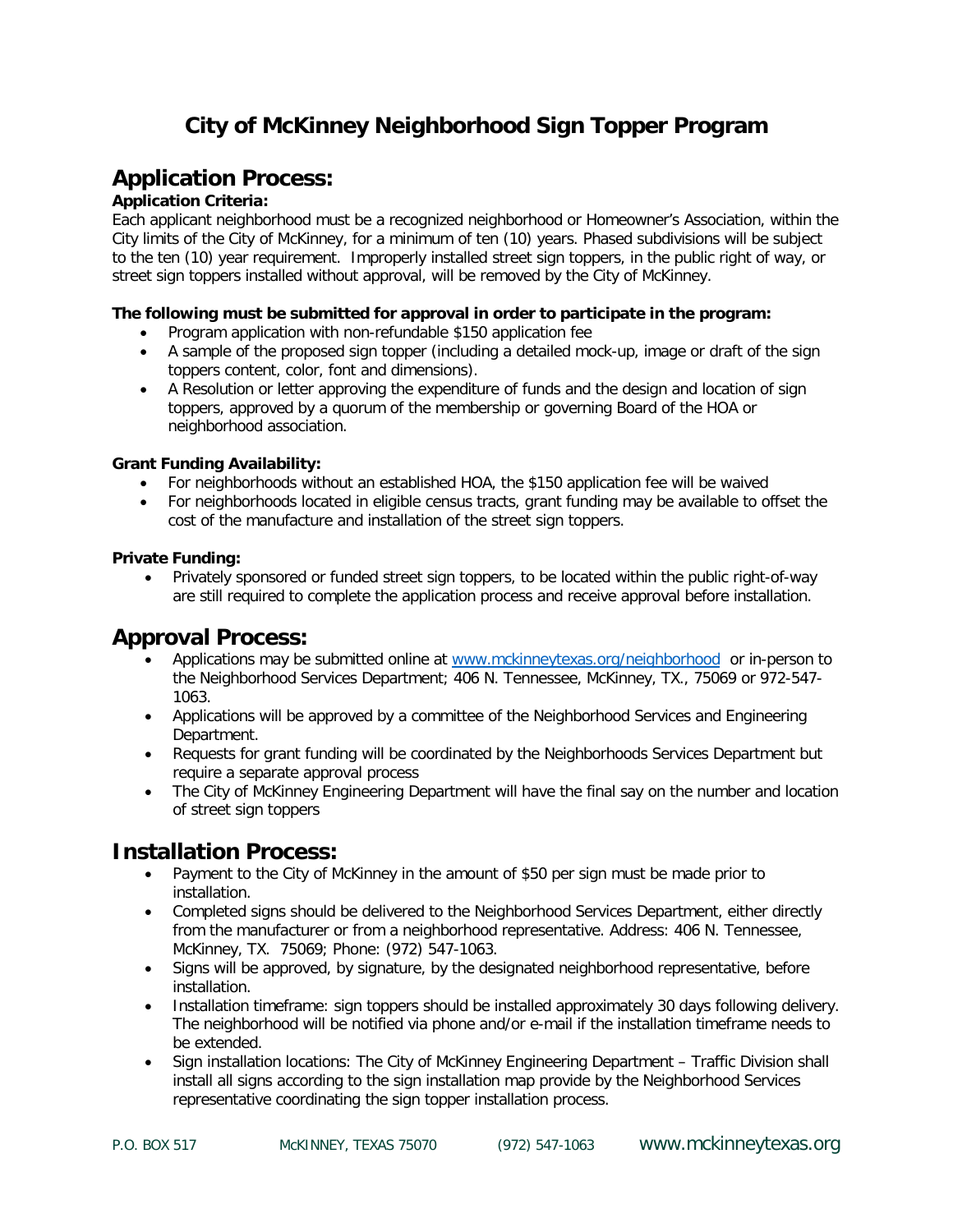- Sign placement: All placement of signs is at the discretion of the Engineering Department and will be installed parallel to the highest existing street sign. Signs will also be installed with Universal Brackets provided by the Engineering Department. Signs shall not be placed on street light posts.
- Residents are NOT allowed or permitted to install signs on public property Engineering Department personnel will physically install and remove all sign toppers. All sign topper installations must be coordinated with and approved by the City of McKinney Neighborhood Services and Engineering Departments.

## **Removal Process:**

• If residents request removal, a Resolution or letter approving the removal of the street sign toppers, with location of sign toppers, approved by a quorum of the membership or governing Board of the HOA or neighborhood association, is required to be submitted to the Neighborhood Services representative before the signs will be removed. Additionally, a fee of \$25 per sign will be assessed to the (mandatory or voluntary) homeowners association, neighborhood association, or crime watch group for each sign topper removed. Payment to the City of McKinney must be made prior to sign removal.

### **Maintenance:**

Replacement Requirements for Lost, Stolen, or Damaged Signs:

• Sign toppers will be assessed bi-annually (every two years) as a part of the City's bi-annual maintenance check and sign topper inventory (conducted by the Neighborhood Services representative). Sign toppers that are considered "under-performing" including but not limited to signs that are chipped, faded, peeling, damaged, missing, worn, etc. may be removed by the City of McKinney. Replacement signs must be supplied by the purchasing (mandatory or voluntary) homeowners association, neighborhood association, or crime watch group. Installation will be provided by the City of McKinney Engineering Department at a cost of \$50 per sign.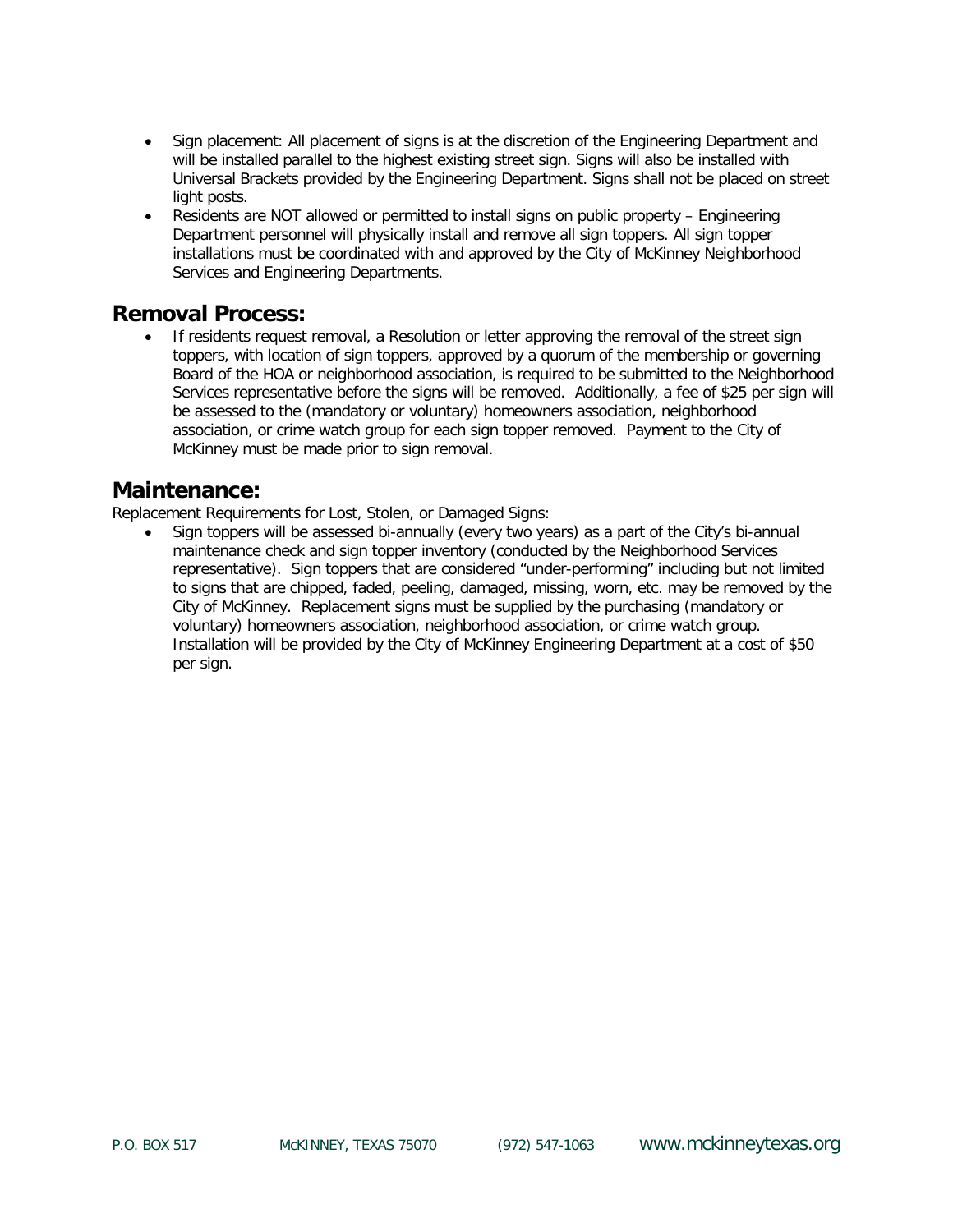

## **City of McKinney Neighborhood Sign Topper Program Design/Manufacturing Guidelines**

In order to maintain consistency and suitability of neighborhood sign toppers, the following design standards have been established. Neighborhoods may create unique sign toppers for their neighborhood, but must adhere to the guidelines established below. It is up to the Neighborhood Association to work with a sign company of their choosing to design and/or produce the sign, but final approval must be obtained from the City of McKinney before signs can be created and installed. For questions regarding design standards please contact the Neighborhood Services Dept. at 972-547-1063.

### **Design:**

**Size:** Sign toppers cannot exceed 24 inches in Length or 10 inches in Height.

**Shape:** Signs in any one of the following shapes/styles will be approved but must be consistent throughout the neighborhood. Drawings are not to scale. Other shapes may be approved.



**Background color:** Acceptable colors are: Dark Green (#004229), Blue (#084D69), Navy (#19224D) and Black **Font Color:** Acceptable fonts are: Times 100%; Arial Bold 100%, Hwy C 100%, Hwy B 100%, Helvetica 100%

White text. Text must be clearly visible and legible and contrast with the background color.

**Font Size:** 2" Minimum. The legend must be clearly visible from the street.

**Graphics:** Signs are limited to one simple logo or graphic.

### **Manufacturing:**

**Material:** Signs shall be complete, doublesided on .080 5052H38 alodine aluminum. Signs must be free of all rough edges and/or burrs. Sign shall have NO HOLES drilled in them.

**Coating:** Sign backgrounds and fonts must be created with the most durable long lasting inks available using a **minimum of High Intensity Prismatic grade vinyl sheeting.**

### **Implementation Costs:**

The Sign Toppers must be installed by the City of McKinney. The cost for installation is \$50 per sign.

### **Other Guidelines:**

Restrictions may be placed on the number and location of signs.